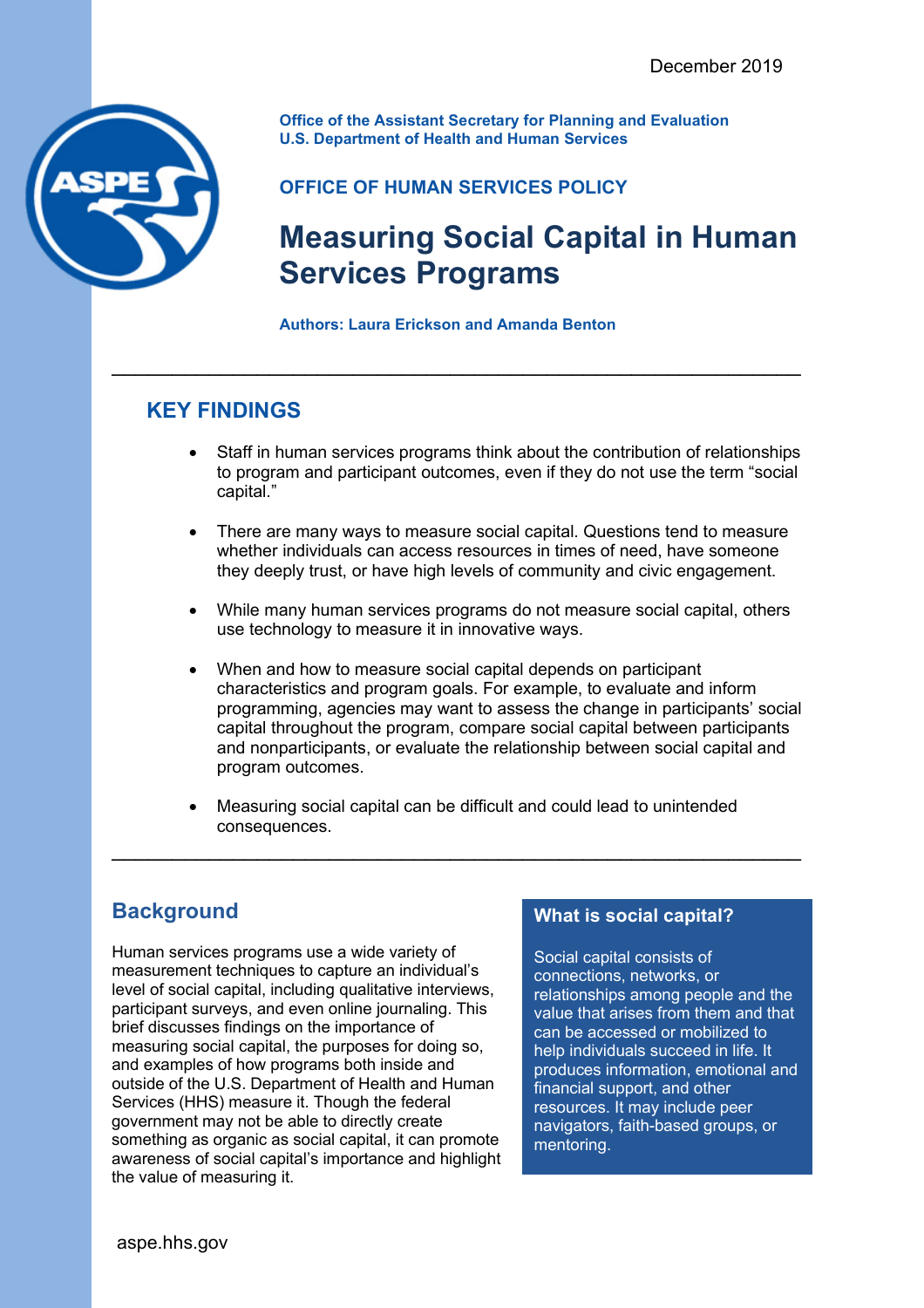## **Findings from Literature Scan and Key Informant Interviews**

#### *Considerations Before Programs Begin Measuring Social Capital*

#### **Measuring Social Capital Is Important**

Key informants generally agreed that social capital plays an important role in self-sufficiency and is critical to achieving economic mobility and broader well-being for individuals and families. Informants indicated that measuring social capital levels among participants in human services programs is critical for several reasons. First, attempting to measure social capital signals the

value we place on it. Second, measurement can help us understand the extent to which human services programs affect individuals' levels of social capital and whether changes in those levels help drive participant outcomes. Third, measurement could be used to compare similar human services programs with and without an explicit social capital component to determine whether use of social capital increases the program's effectiveness, or to understand whether certain types of social capital are more important for certain subpopulations or in certain circumstances.

#### **Human Services Program Staff Think about Social Capital**

#### **Methodology**

This project included four components:

- A brief literature scan,
- A needs assessment conducted with five HHS leaders and their staff,
- Interviews with ten federal staff from six offices, and
- Semi-structured interviews with four human services programs.

Informants agreed that frontline staff and case managers in a wide range of human services programs do think about the value of relationships and how relationships can be mobilized to help individuals succeed, even if they do not specifically refer to this concept as social capital. However, while most frontline workers understand the value of social connections, several informants noted that these workers may not always have the resources to measure social capital or to help participants build and leverage it.

#### **Social Capital Can Be Negative**

Not all forms of social capital are beneficial. For example, an individual might have high levels of trust in certain connections that could lead to negative outcomes, such as gang involvement. Social capital can also reinforce existing networks that exclude individuals who are already isolated or marginalized. Thus, programs may want to consider this possibility when measuring social capital.

#### **Difficulty and Unintended Consequences of Measurement Are Factors to Consider**

Several key informants indicated that it might be difficult to measure something as intangible as social capital, and others flagged the importance of context and environment. For example, a program or intervention may succeed in one location where social capital levels are high, and it might be less successful in areas with lower community-level social capital. Therefore, it is important to consider environment and context during the measurement process.

Key informants also highlighted the importance of considering unintended consequences of measuring social capital. For example, one interviewee anecdotally noted that a focus on measurement and documentation could unintentionally cause case managers or frontline staff to focus more on documentation than on building meaningful relationships with participants. Thus, it is important to keep in mind potential negative consequences of measuring social capital, particularly depending on how data are collected.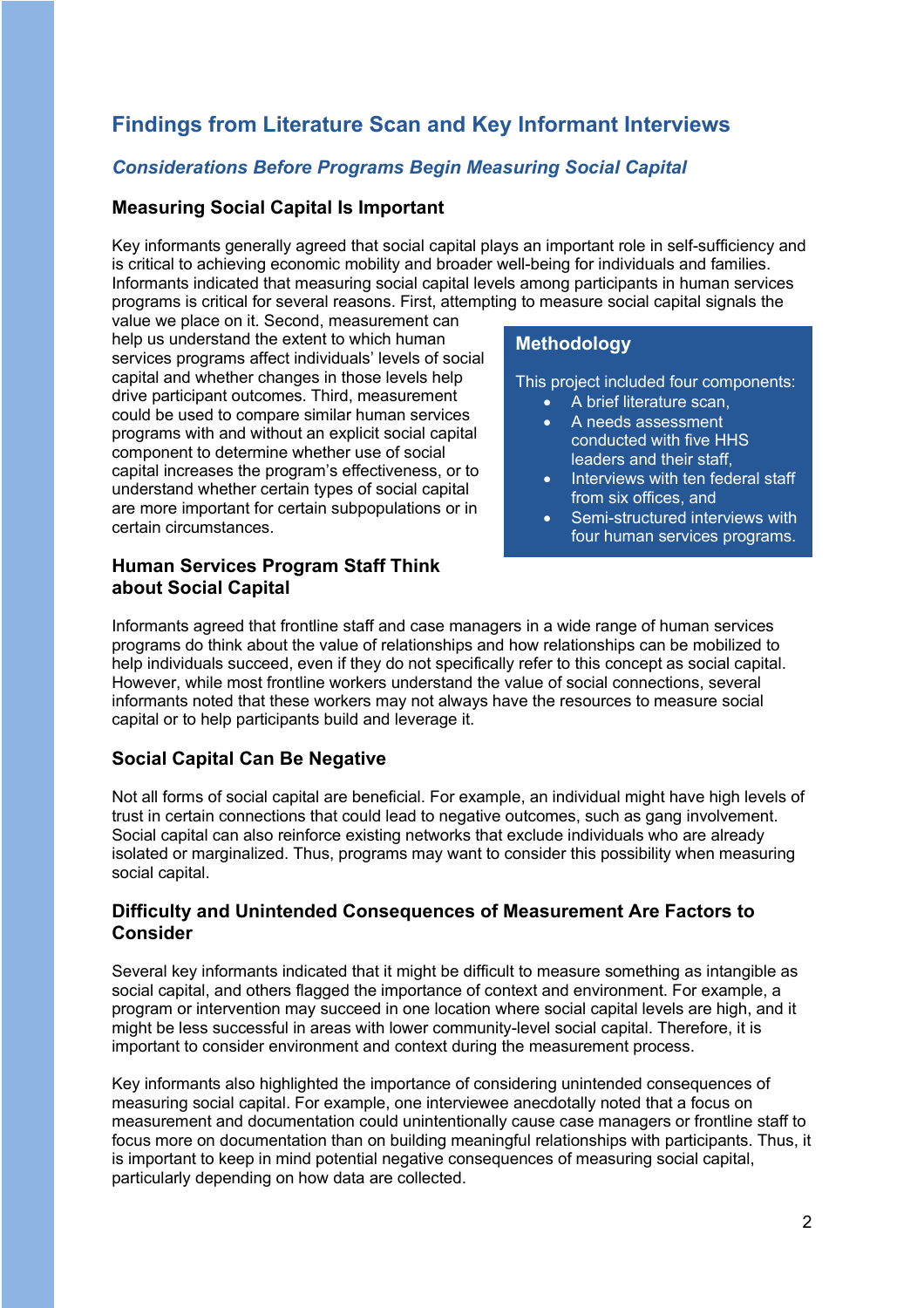#### **Participant Characteristics Have Measurement Implications**

Informants noted that it is important for human services programs to consider the population they serve when deciding when and how to assess social capital. For example, families interacting with the child welfare system or a homeless shelter often enter at a time of crisis and may have temporarily exhausted their social capital resources. However, we might expect their social capital would grow or rebound after the immediate crisis recedes. In this case, it might make sense to assess baseline levels of social capital upon intake and then over longer periods of time than for other programs, after a case management plan is established and once the immediate crisis subsides. Measuring that family's social capital over a long period of time would therefore be critical to accurately understand their level of social capital.

#### **Accurate Measurement without Undue Burden Is Important**

Key informants also emphasized that no data collection required of federal grantees should be unduly burdensome, especially since extensive data collection requirements may be time consuming and arduous for grantees. However, interviewees largely agreed that any measurement efforts should prioritize *accurately* measuring social capital, with broad consensus that adequately capturing a concept as nuanced as social capital requires asking multiple questions and perhaps even using a multi-pronged scale. Respondents wanted to ensure that any measures would collect meaningful information rather than just what is easy to capture quickly. Informants suggested that accuracy and burden should be balanced to ensure that any measurement efforts are as accurate as possible without causing undue burden.

#### *How to Measure Social Capital*

#### **There Are Many Ways to Measure Social Capital**

Key informants and the literature scan identified many different ways to measure social capital, demonstrating that there is no agreed-upon best method or any single question that captures all aspects of social capital. For example, social capital can refer to connections with people similar to us ("bonding"), with people different from us ("bridging"), or with people or institutions with power in the community ("linking"). However, these categories are not always distinct. A mentoring relationship may build bonding social capital if both people have shared experiences, such as experience with substance use disorder, but it could be considered bridging social capital if they have different cultural or socioeconomic backgrounds. If the mentor shares a connection to an employer, it could be linking social capital. Each program may want to measure different aspects of social capital based on its particular model.

Questions assessing social capital are wide ranging, though they typically fall into one of several general categories:

- Some questions measure **access to resources in times of need** by asking people whether they have someone to turn to for child care, a small amount of money, or some other resource in an emergency. These questions may assess aspects of bonding and linking social capital.
- Another common type of question asks whether people have **someone in their lives whom they deeply trust**, or if they trust their neighbors. These questions may measure bonding and bridging social capital.
- Other questions try to capture social capital by measuring **community and civic engagement**, such as by asking people whether they vote, if they have library cards, if they volunteer, and how many of their neighbors they know. Engagement questions may capture components of bridging and linking social capital.

#### **How and When to Measure Social Capital Depends on Program Goals**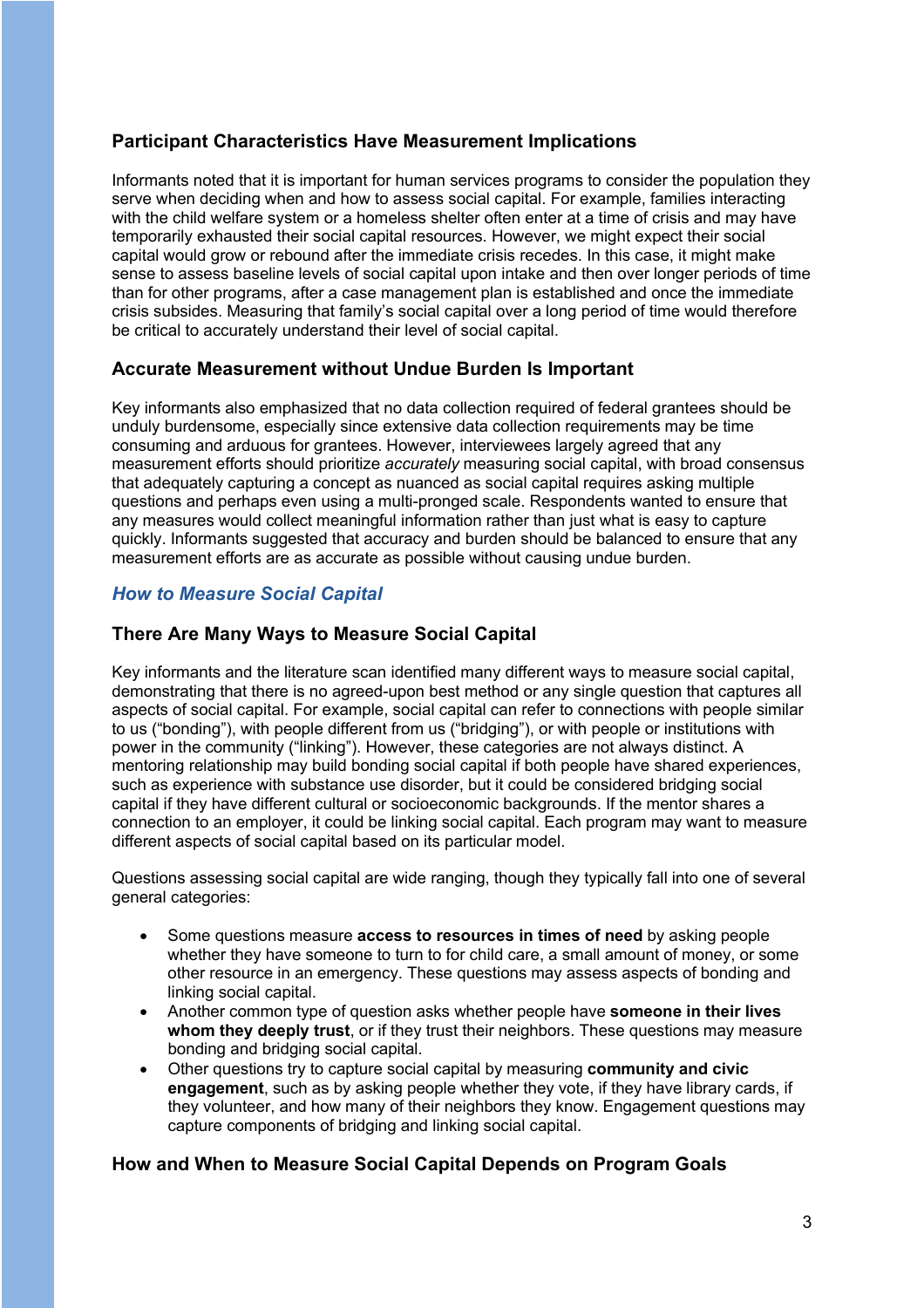Staff also noted that the most appropriate way for programs to measure social capital depends on the goals for measuring it. Goals might include measuring a participant's growth in social capital over the course of the program, comparing their social capital levels to those of people not in the program, evaluating whether higher levels of social capital lead to improved program outcomes, or other objectives. These different goals might all require different data collection methods, so before deciding on a method and timing of social capital measurement, programs may want to carefully consider what they want to know and why.

When to measure social capital is particularly dependent on the goals of measurement:

• **Change in social capital over time**:

In this case, a program may want to measure social capital at baseline and after program completion. An assessment midway through the program could inform service delivery and program improvement but may not be necessary.

- **Social capital of participants compared with nonparticipants**: If comparison is the goal, programs may randomly assign individuals to program participation. Baseline assessments may be less relevant when individuals are randomly assigned, so programs might assess social capital upon program completion and after a follow-up period.
- **Relationship between social capital and outcomes**: To evaluate this relationship, programs would likely want to assess social capital at baseline, at program completion, and after a follow-up period.

How to ask about social capital also depends on program goals and activities. For example, programs with mentoring components may want to include questions that capture bridging social capital, while programs with peer support groups may focus questions on bonding social capital. Programs may also want to capture other information to inform social capital findings. For example, demographic information would be particularly important for a program interested in how social capital affects various subpopulations. They may want to capture how often or regularly participants attend program activities to measure the importance of intensity for social

capital development. This additional information may be particularly important for programs assessing the relationship between social capital and participant outcomes.

#### **Some Programs Measure Social Capital in Innovative Ways**

Some human services programs intentionally measure social capital in creative ways, and several use technology to do so, including these methods:

- Qualitative interviews with program participants
- Surveys administered to program participants
- Online journaling that asks participants to monetarily quantify the amount of help they have given and received each month
- Apps to track how often participants spend time together outside of the program

Additionally, while HHS programs and other human services programs often do not use the term "social capital," proxy measures already exist in some federal programs' data collection efforts. For example, the **Runaway and Homeless Youth**

#### **Family Independence Initiative**

The Family Independence Initiative (FII) partners with and invests in families by creating an environment that leverages their existing social capital and makes poverty escapable. Via FII's online platform, UpTogether, families complete monthly online journals, in which they answer questions about how much help they gave and received that month. They select a category of assistance (e.g., childcare, transportation, information sharing, lending money) and estimate how much that help was worth based on their understanding of the prevailing rate in the community. FII uses these data to demonstrate the economic impact of social capital exchanges and highlight the resiliency of families. For example, FII families in the Boston and Cambridge area exchanged nearly \$2.2 million between 2010 and 2018.